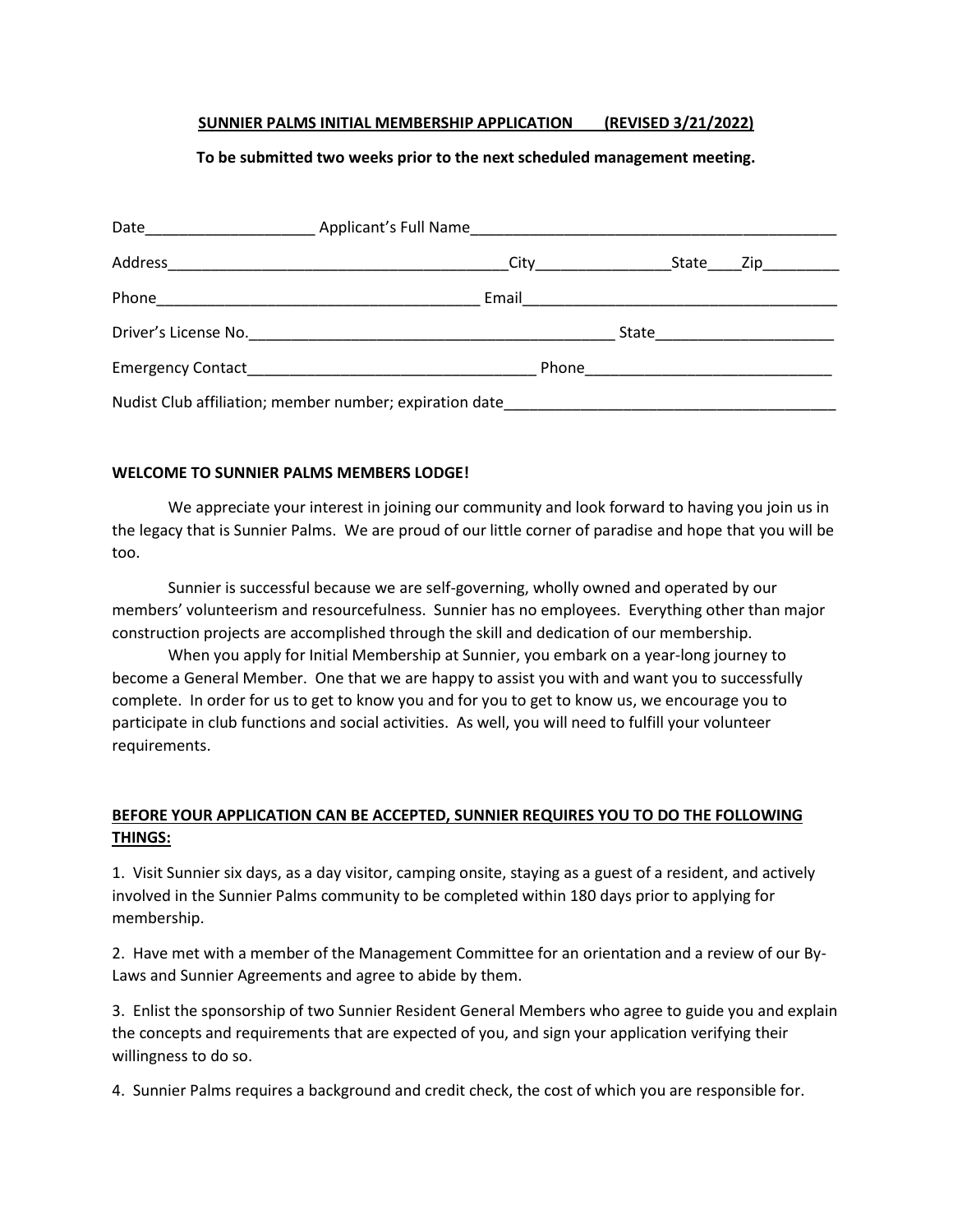### **IMPORTANT ITEMS:**

A. Payment of your initial membership dues are due within 24 hours of your acceptance by the Management Committee. A prorated amount is due on the one-year anniversary of membership. The prorated dues are calculated from the anniversary date through December 31<sup>st</sup>. Subsequent annual membership dues are due on January 1st of each year.

Should a member's dues fall into arrears 30 days after due date, the membership is cancelled. Once membership is cancelled, they must start the membership process from the beginning and must pay day fees to visit the Park.

B. I am aware of the obligations and privileges as a Member of Sunnier Palms. Additionally, I fully understand that the first year of my membership is probationary in nature, and that I may be terminated without cause. I acknowledge that membership fees are NON-REFUNDABLE and that I have no recourse.

C. I also understand that should one of my sponsors become unavailable, I will be required to secure a replacement sponsor. If you need help with this, we will be happy to try to help.

D. Sunnier Palms requires that you must attend at least six (6) meetings during our Initial Membership year, in person or by Zoom, to qualify for General Membership.

E. Applicant understands and agrees that to become a General Member: they must, prior to the end of his or her probationary year, request to become a General Member, by filling out a General Membership Application, two weeks before the next scheduled Management meeting, in their eleventh month of Initial Membership. They, along with their two sponsors, must attend that Management Committee meeting for the Committee to review their first year and vote on whether to accept their request for General Membership.

I would like to be a member of Sunnier Palms because

| Signature of:                                                                                                 |               |  |
|---------------------------------------------------------------------------------------------------------------|---------------|--|
| Applicant and the contract of the contract of the contract of the contract of the contract of the contract of | Date          |  |
| Management Committee                                                                                          |               |  |
|                                                                                                               | Date          |  |
|                                                                                                               |               |  |
| APPROVED                                                                                                      | <b>DENIED</b> |  |

\_\_\_\_\_\_\_\_\_\_\_\_\_\_\_\_\_\_\_\_\_\_\_\_\_\_\_\_\_\_\_\_\_\_\_\_\_\_\_\_\_\_\_\_\_\_\_\_\_\_\_\_\_\_\_\_\_\_\_\_\_\_\_\_\_\_\_\_\_\_\_\_\_\_\_\_\_\_